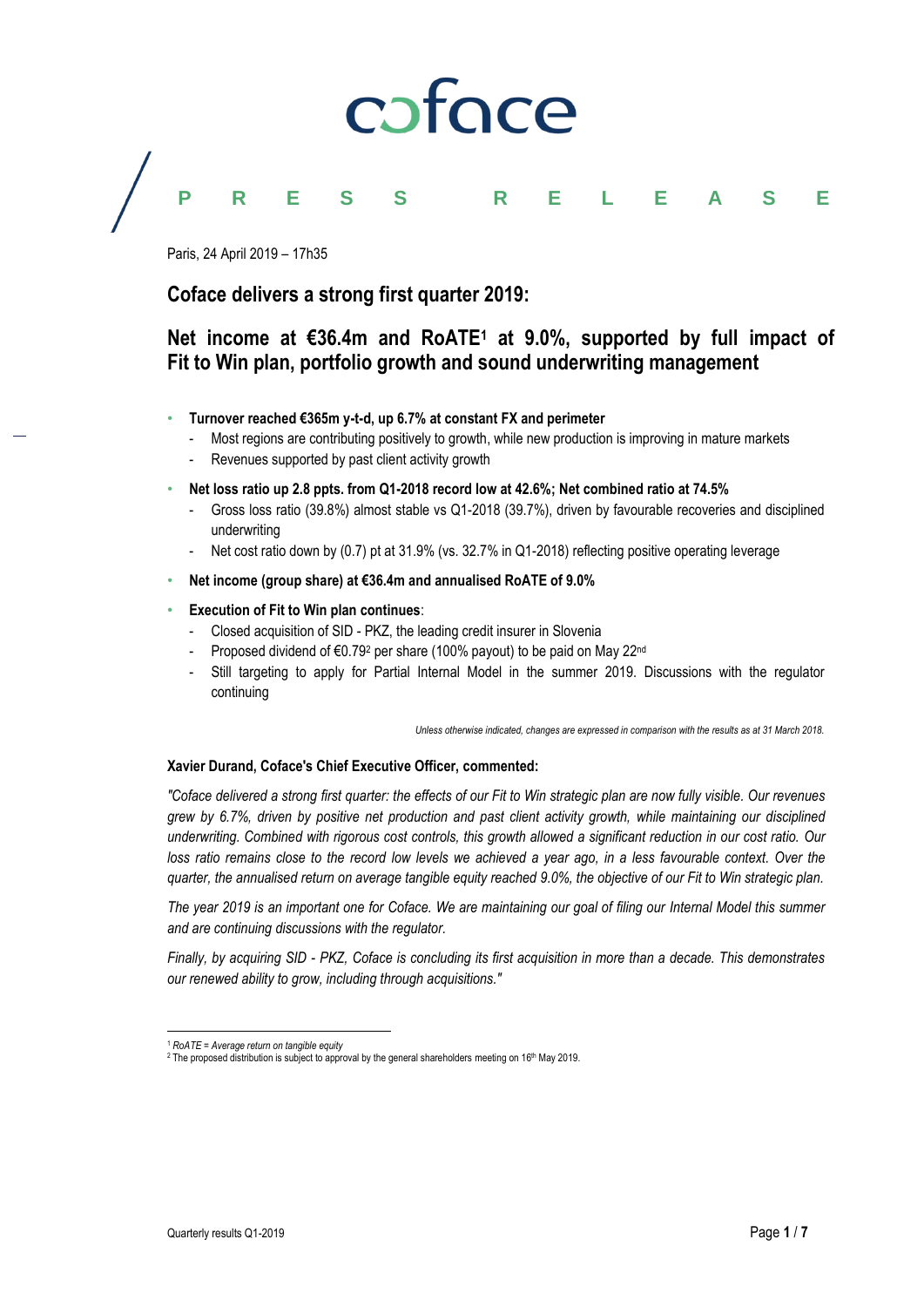# coface

## **PRESS RELEASE**

#### **Key figures as of 31 March 2019**

The Board of Directors of COFACE SA examined the summary consolidated financial statements for the first three months (non-audited) during its meeting on 24 April 2019. The Audit Committee, at its meeting on 19 April 2019, has previously reviewed them.

| Income statements items in €m                 | Q1-18   | Q1-19   | %         | $\%$<br>ex. FX |
|-----------------------------------------------|---------|---------|-----------|----------------|
| Gross earned premiums                         | 278.4   | 299.0   | $+7.4%$   | $+8.0%$        |
| Services revenue                              | 65.6    | 66.4    | $+1.3%$   | $+1.0%$        |
| <b>REVENUE</b>                                | 344.0   | 365.5   | $+6.2%$   | $+6.6%$        |
| UNDERWRITING INCOME/LOSS AFTER REINSURANCE    | 52.4    | 52.0    | (0.7)%    |                |
| Investment income, net of management expenses | 8.3     | 5.1     | (38)%     |                |
| <b>CURRENT OPERATING INCOME</b>               | 60.7    | 57.2    | (5.8)%    |                |
| Other operating income / expenses             | (2.3)   | (0.2)   | x0.1      |                |
| <b>OPERATING INCOME</b>                       | 58.4    | 56.9    | $(2.4)\%$ |                |
| <b>NET INCOME</b>                             | 35.5    | 36.4    | $+2.3%$   | $+3.4%$        |
| <b>Key ratios</b>                             | $Q1-18$ | Q1-19   | %         | $\%$<br>ex. FX |
| Loss ratio net of reinsurance                 | 39.8%   | 42.6%   | $+2.8$    | ppts.          |
| Cost ratio net of reinsurance                 | 32.7%   | 31.9%   | (0.7)     | ppts.          |
| <b>COMBINED RATIO NET OF REINSURANCE</b>      | 72.5%   | 74.5%   | $+2.0$    | ppts.          |
| Balance sheet items in €m                     | Q1-18   | Q1-19   | %         | $\%$<br>ex. FX |
| Total Equity (group share)                    | 1,817.9 | 1,881.8 | $+3.5%$   |                |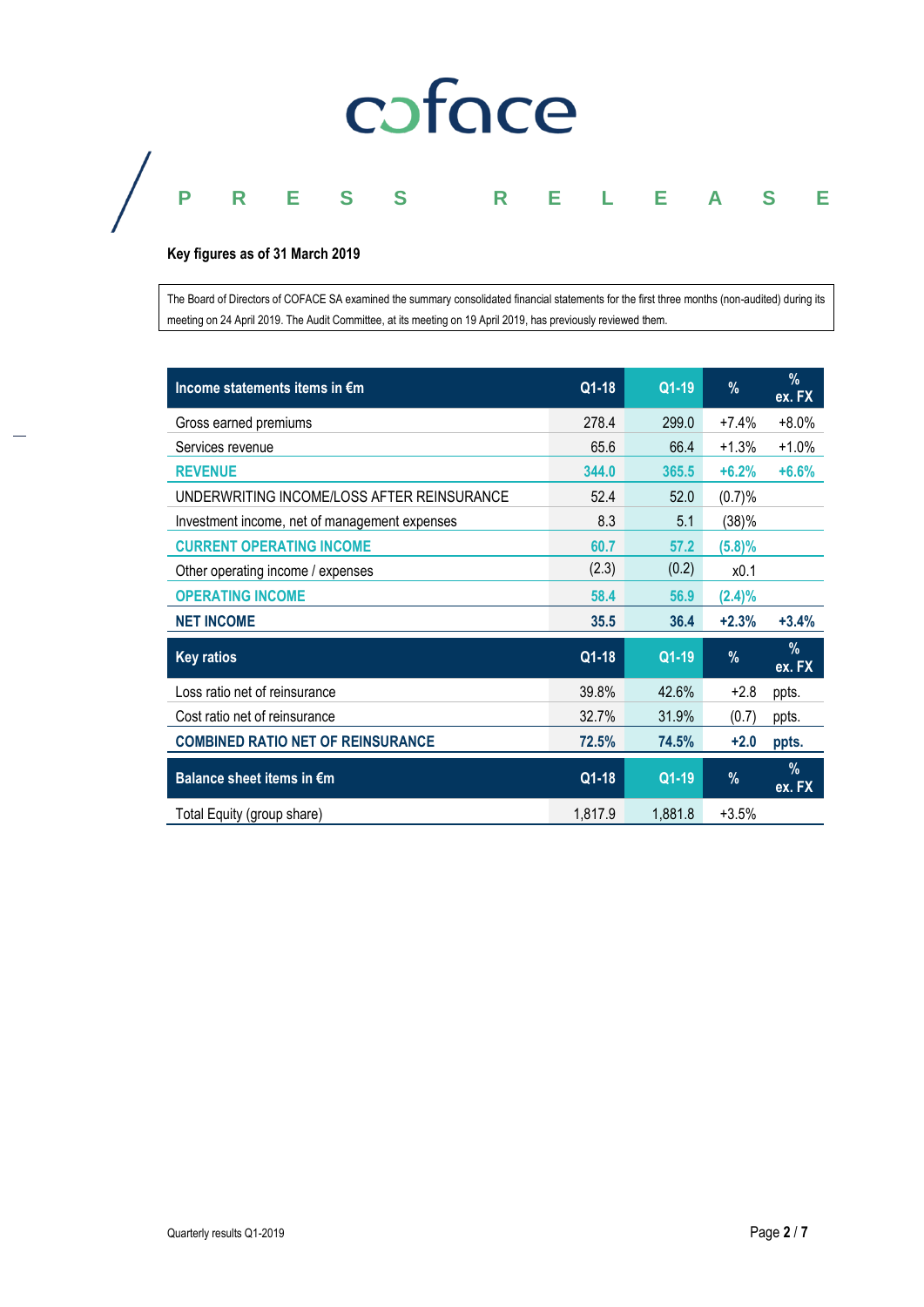# caface **PRESS RELEASE**

#### **1. Turnover**

Coface recorded a consolidated turnover of €365.5m in Q1-2019, up 6.7% at constant FX and perimeter compared to Q1-2018. On a reported basis (at current FX), revenues increased by 6.2%, mainly due to the slight strengthening of the Euro against other currencies in which the Group transacts.

Coface's clients' activity had a positive impact of +1.3% during the quarter. This figure marks a slight slowdown compared to the previous year (+ 2.0%), but is in line with long-term trends. Pricing is still negative at -1.2%, but the extent of the decline is narrowing (compared to -1.9% for Q1-2018). This is mainly due to price increases in the United Kingdom and a lower price decline in Germany.

Client retention, at 94.0% for the Group, remains high in all regions. New business grew by 8.4%, to reach €34.9m. This was mainly driven by large contracts in Western and Northern Europe.

Revenues from other activities (factoring and services) rose by 1.5% (at constant FX) vs. Q1-2018. This was particularly supported by higher revenues for information services in Western, Central and Northern Europe.

| Total revenue - cumulated - in €m | Q1-18 | $Q1-19$ | %        | $\%$<br>ex. FX |  |
|-----------------------------------|-------|---------|----------|----------------|--|
| Northern Europe                   | 79.0  | 80.2    | $+1.5%$  | $+1.7%$        |  |
| Western Europe                    | 74.8  | 74.9    | $+0.1%$  | (0.3)%         |  |
| Central & Eastern Europe          | 33.6  | 33.7    | $+0.2%$  | $+2.1%$        |  |
| Mediterranean & Africa            | 91.8  | 96.8    | $+5.4%$  | $+6.8%$        |  |
| North America                     | 27.4  | 31.5    | $+14.9%$ | $+7.0%$        |  |
| Latin America                     | 16.2  | 21.1    | $+30.7%$ | $+53.0%$       |  |
| Asia Pacific                      | 21.3  | 27.3    | $+28.2%$ | $+20.7%$       |  |
| <b>Total Group</b>                | 344.0 | 365.5   | $+6.2%$  | $+6.7%$        |  |

In Northern Europe, turnover rose by 1.5% compared to Q1-2018 (and by +1.7% at constant FX). The decline in factoring revenues was mainly offset by increased revenues from credit insurance (+ 2.3% at constant FX).

In Western Europe, turnover increased by 0.1% and decreased by -0.3% at constant FX. Growth in the credit insurance business was offset by the weakness of Single Risk within a context of prudent underwriting (Brexit).

In Central and Eastern Europe, revenues grew by 0.2% and by 2.1% at constant FX. Credit insurance premiums continue to grow, despite very strict risk control – particularly in Poland.

In the Mediterranean and Africa, a region driven by Italy and Spain, turnover rose by 5.4% and 6.8% at constant FX. This was supported by continuing strong sales and positive clients' activity.

In North America, turnover increased by 14.9% and by 7.0% at constant FX. Despite the impact from FX, the Group has been able to stabilise its portfolio. Client retention has also improved.

Emerging markets are returning to steady growth. Sales in the Asia-Pacific region were up by 28.2% and by 20.7% at constant FX. Client activity in the region is showing positive growth and the continuation of strong commercial performance. Latin America rose by 30.7% and by 53.0% at constant FX. These figures were supported by the signing of large international global contracts and by lower premium refunds. A large number of contracts is written in international currencies (mainly USD). An elevated FX volatility leads to a higher growth rate. Adjusted from this, growth rate would be +28.8%.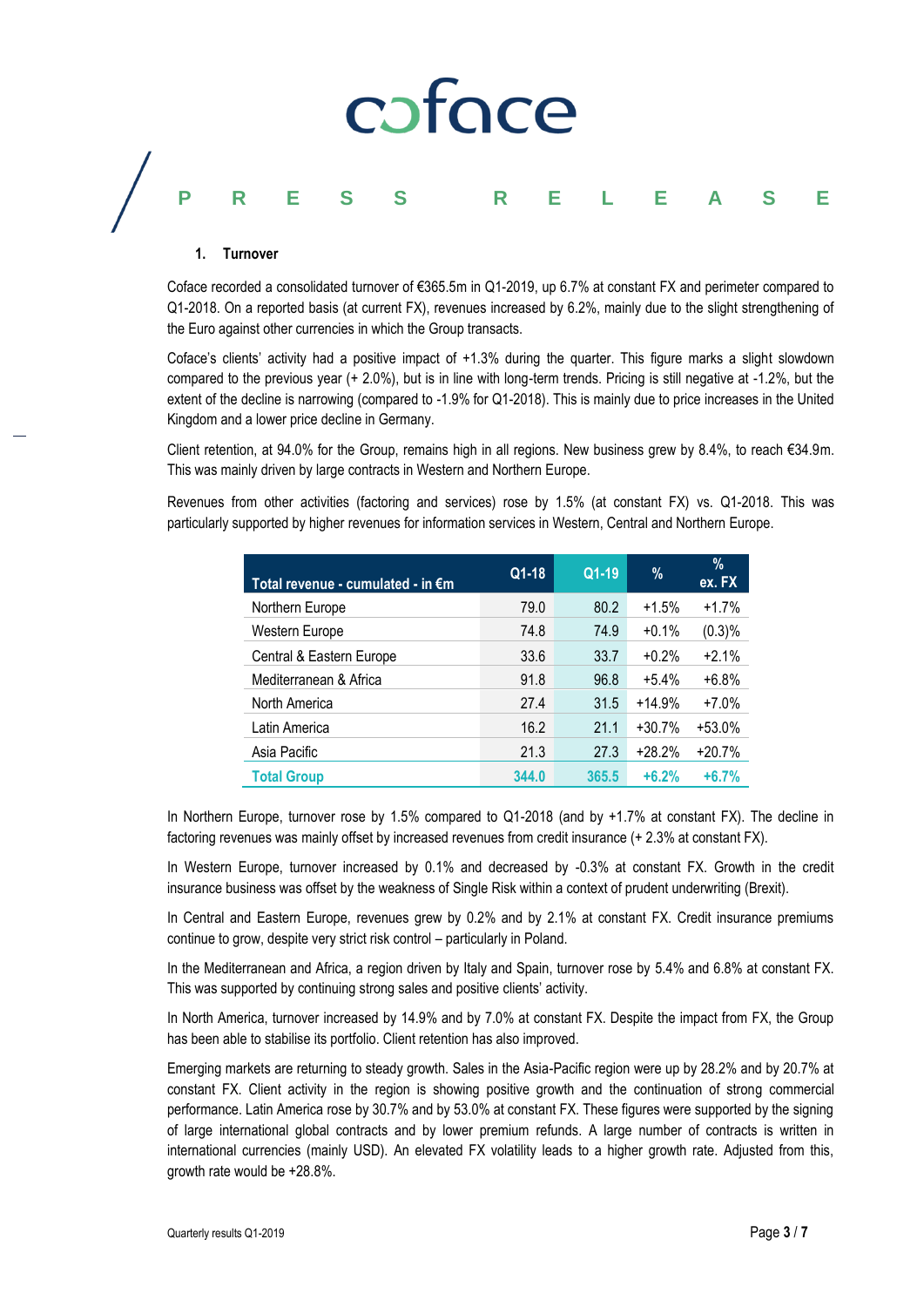# caface

### **PRESS RELEASE**

#### **2. Results**

#### - Combined ratio

The combined ratio net of reinsurance was 74.5% in Q1-2019. This is a rise of 2.0 ppts compared to Q1-2018, but an improvement of 6.9 ppts against the previous quarter.

#### (i) Loss ratio

The gross loss ratio stood at 39.8% for the quarter, representing a minor rise of +0.1 ppts compared to the record low level achieved last year. The Group's reserving policy remains unchanged. The rigorous management of past claims enabled the Group to record 33.8 points of recoveries on previous years. The loss ratio was impacted positively due to recoveries on highly reinsured facultative business.

The loss ratio net of reinsurance for the quarter was 42.6%, up 2.8 points vs. Q1-2018. The greater increase in the net loss ratio is due to recoveries recorded on highly facultative business.

#### (ii) Cost ratio

Coface is continuing its policy of strict cost controls and investments. Over the one-year period, costs rose by 3.0% (2.7% at constant FX). This rate of growth represents less than half of the increased rate recorded for revenues. This operational leverage reduces the net cost ratio by 0.8 ppts, to 31.9%.

#### - Financial income

Net financial income was €5.1m for the Q1-2019 period, including €3.4m of net realised gains and depreciations<sup>3</sup> .

In an environment still marked by historically low interest rates, Coface managed to record a slight increase in its current investment income (excluding capital gains & depreciations) with €10.6m (vs. €10.0m in Q1 2018). The accounting yield<sup>4</sup> , excluding capital gains & depreciations, stood at 0.4% in 2019 – stable compared to the 0.4% recorded the previous year.

The financial result is affected by the rise in the markets, which reduced the value of hedging instruments which movement is recognised in the income statement. The financial result is also affected by depreciations in equity investments, particularly in Peru following the decision to reorganise the country's operations.

#### - Operating income and net income

Operating income for the first quarter was €56.9m, representing a slight decrease (-€1.5m) compared to the previous year. This was mainly due to lower net financial income.

The effective tax rate fell from 35% in Q1-2018, to 29% in Q1-2019.

In total, net income (group share) amounted to €36.4m.

As previously announced, a dividend of €0.79<sup>5</sup> per share will be proposed for the 2018 financial year. This corresponds to a payout ratio of 100% of earnings per share (€0.79 per share).

 $\overline{a}$ 

<sup>3</sup> Excluding non-consolidated subsidiaries

<sup>4</sup> Book yield calculated on the average of the investment portfolio excluding non-consolidated subsidiaries

<sup>5</sup> Ex-dividend date is on May 22<sup>nd</sup> 2019 and Payment date is on May 24<sup>th</sup> 2019. The proposed distribution of 0.79€ per share is subject to approval of the Annual Shareholders' Meeting that takes place on May 16th 2019.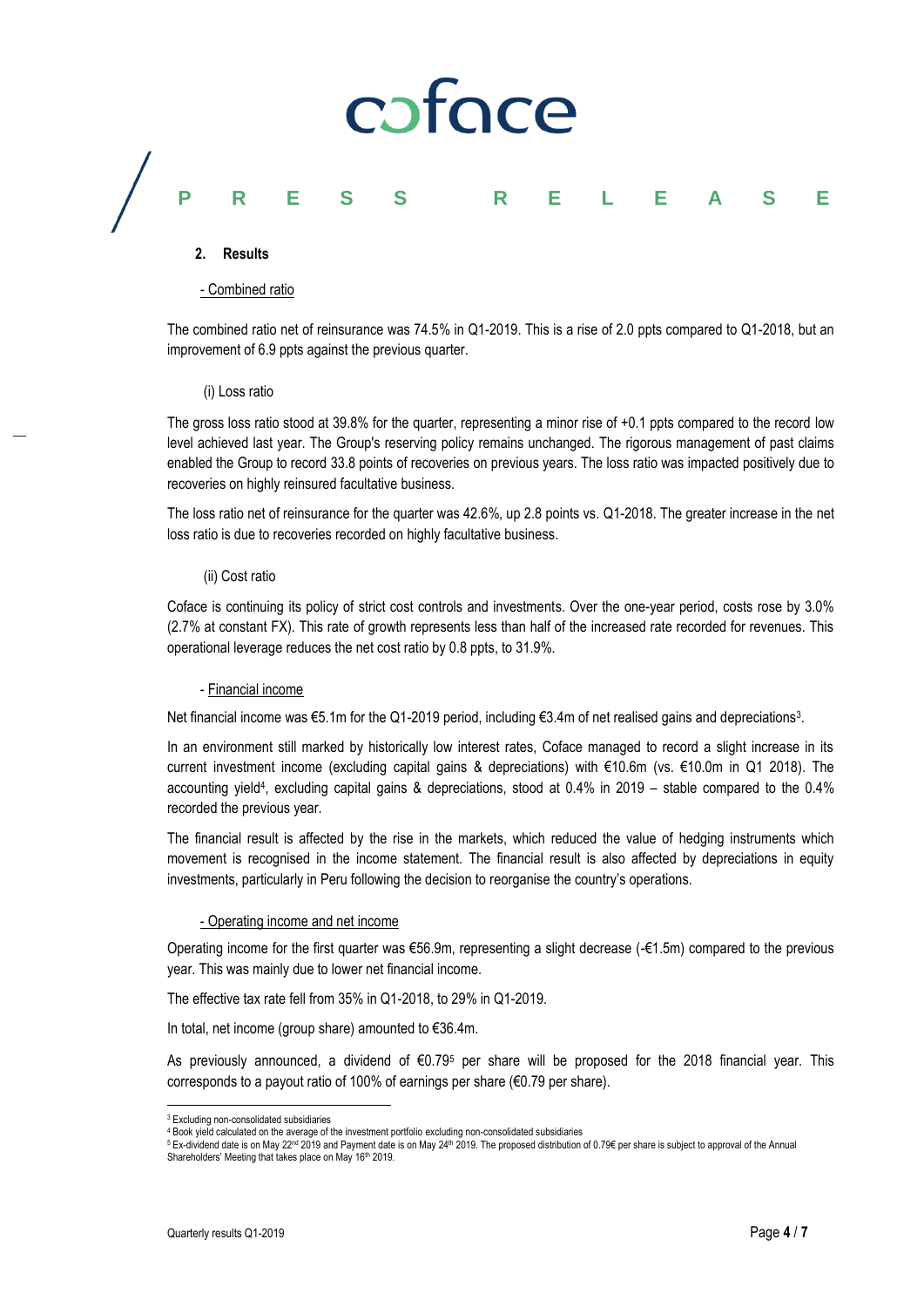# coface **PRESS RELEASE**

#### **3. Shareholders' equity**

As of 31 March 2019, shareholders' total equity was €1,881.8m, representing a rise of €75.6m, or +4.2% (vs. €1,806.2m at 31 December 2018).

These evolutions are mainly due to the positive net income of €35.5m and the rise in unrealised capital gains on equities and bonds (lower interest rates) recorded directly in equity.

The annualised Return on Average Tangible Equity (RoATE) stood at 9.0%, as of 31 March 2019.

#### **4. Outlook**

Coface maintains its scenario of a gradual slowdown in economic growth and an international environment that will remain complex. The first quarter did not provide the anticipated clarifications over Brexit, which pushed back the timeframe for resolving uncertainties. Although central banks have returned to a more accommodating tone and China has announced a stimulus package, the outlook in Europe remains contrasted.

Within this context during the first quarter, Coface benefited from its investments in risk management. Despite the environment of increasing uncertainties, claims remained under control.

The group has also achieved stronger sales momentum, without loosening its underwriting displine.

Coface is maintaining its objective of filing its Internal Model in the summer of 2019. Discussions with the regulator are continuing.

#### **Conference call for financial analysts**

Coface's results for Q1-2019 will be discussed with financial analysts during the conference call on 24 April at 18.00 (Paris time). Dial one of the following numbers: **+33 1 72 72 74 03** (France), **+44 207 1943 759** (United Kingdom), **+1 646 722 4916** (United States). The access code for participants is: **47856162#.**

The presentation will be available (in English only) at the following address: <http://www.coface.com/Investors/financial-results-and-reports>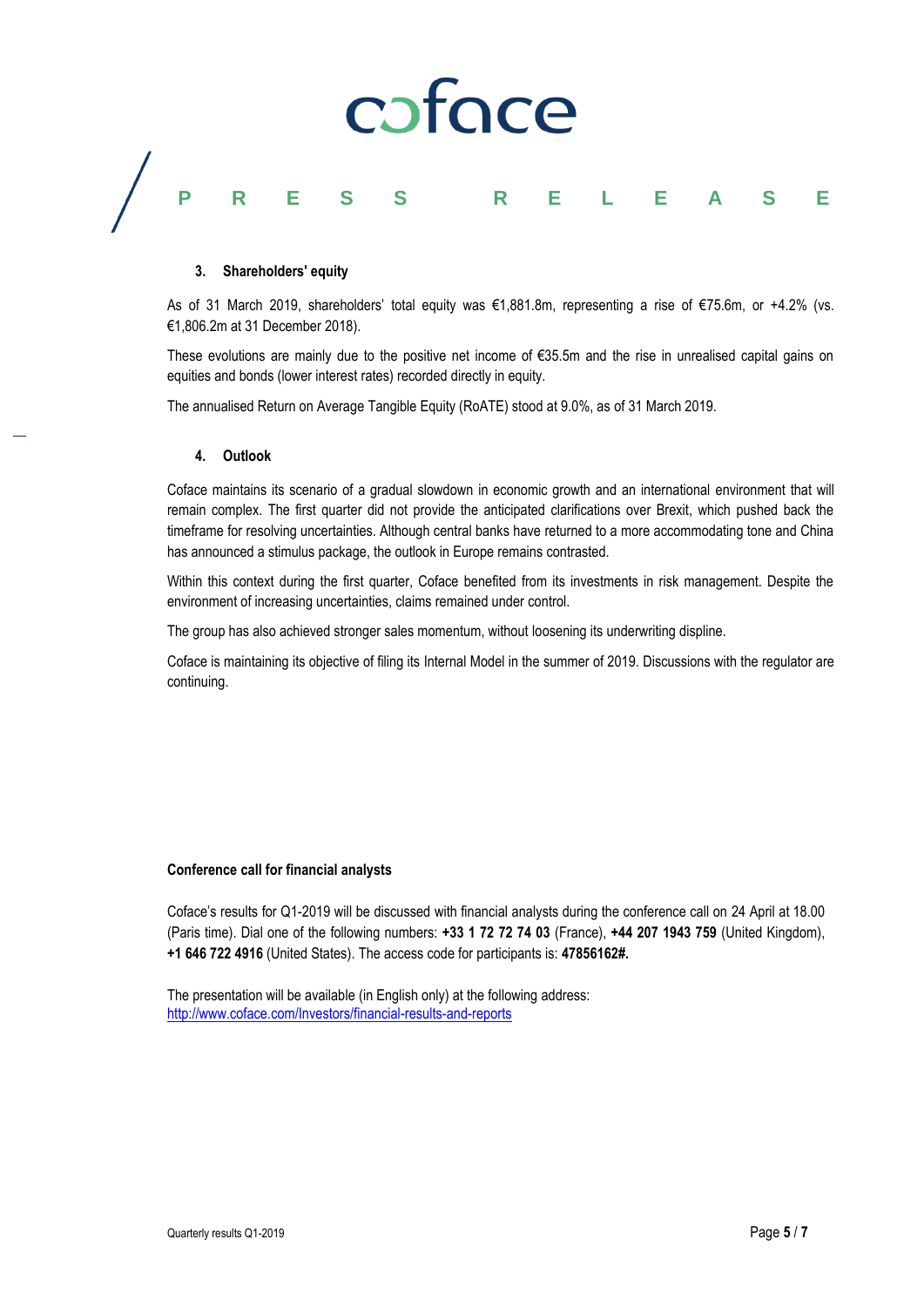

#### **Appendix**

**Quarterly results** 

| Income statements items in $\epsilon$ m - quarterly figures  | $Q1-18$ | $Q2-18$ | $Q3-18$ | Q4-18 | Q1-19 | % |           | % ex.<br><b>FX</b> |
|--------------------------------------------------------------|---------|---------|---------|-------|-------|---|-----------|--------------------|
| Gross earned premiums                                        | 278.4   | 282.3   | 292.2   | 289.7 | 299.0 |   | $+7.4%$   | $+8.0%$            |
| Services revenue                                             | 65.6    | 58.7    | 58.5    | 59.3  | 66.4  |   | $+1.3%$   | $+1.0%$            |
| <b>REVENUE</b>                                               | 344.0   | 340.9   | 350.7   | 349.1 | 365.5 |   | $+6.2%$   | $+6.6%$            |
| <b>UNDERWRITING INCOME(LOSS) AFTER</b><br><b>REINSURANCE</b> | 52.4    | 35.9    | 34.5    | 35.0  | 52.0  |   | (0.7)%    |                    |
| Investment income, net of management expenses                | 8.3     | 4.6     | 29.6    | 8.6   | 5.1   |   | (38)%     |                    |
| <b>CURRENT OPERATING INCOME</b>                              | 60.7    | 40.5    | 64.1    | 43.6  | 57.2  |   | (5.8)%    |                    |
| Other operating income / expenses                            | (2.3)   | 1.5     | (1.0)   | (3.2) | (0.2) |   | x0.1      |                    |
| <b>OPERATING INCOME</b>                                      | 58.4    | 42.0    | 63.1    | 40.5  | 56.9  |   | $(2.4)\%$ |                    |
| <b>NET INCOME</b>                                            | 35.5    | 27.3    | 35.4    | 24.1  | 36.4  |   | $+2.3%$   | $+3.4%$            |
| Income tax rate                                              | 35.3%   | 26.4%   | 39.7%   | 32.8% | 29.4% |   |           |                    |

Cumulated results

| Income statements items in €m - cumulated figures            | $Q1-18$ | $H1-18$ | $9M-18$ | $FY-18$ | $Q1-19$ | $\frac{9}{6}$ | $%$ ex.<br><b>FX</b> |
|--------------------------------------------------------------|---------|---------|---------|---------|---------|---------------|----------------------|
| Gross earned premiums                                        | 278.4   | 560.7   | 852.9   | 1,142.6 | 299.0   | $+7.4%$       | $+8.0\%$             |
| Services revenue                                             | 65.6    | 124.3   | 182.8   | 242.1   | 66.4    | $+1.3%$       | $+1.0%$              |
| <b>REVENUE</b>                                               | 344.0   | 685.0   | 1,035.7 | 1,384.7 | 365.5   | $+6.2%$       | $+6.6%$              |
| <b>UNDERWRITING INCOME(LOSS) AFTER</b><br><b>REINSURANCE</b> | 52.4    | 88.3    | 122.8   | 157.8   | 52.0    | (0.7)%        |                      |
| Investment income, net of management expenses                | 8.3     | 12.9    | 42.5    | 51.1    | 5.1     | (38)%         |                      |
| <b>CURRENT OPERATING INCOME</b>                              | 60.7    | 101.2   | 165.3   | 208.9   | 57.2    | $(5.8)\%$     |                      |
| Other operating income / expenses                            | (2.3)   | (0.8)   | (1.8)   | (5.0)   | (0.2)   | x0.1          |                      |
| <b>OPERATING INCOME</b>                                      | 58.4    | 100.4   | 163.4   | 203.9   | 56.9    | $(2.4)\%$     |                      |
| <b>NET INCOME</b>                                            | 35.5    | 62.8    | 98.2    | 122.3   | 36.4    | $+2.3%$       | $+3.4%$              |
| Income tax rate                                              | 35.3%   | 31.7%   | 34.8%   | 34.4%   | 29.4%   |               |                      |